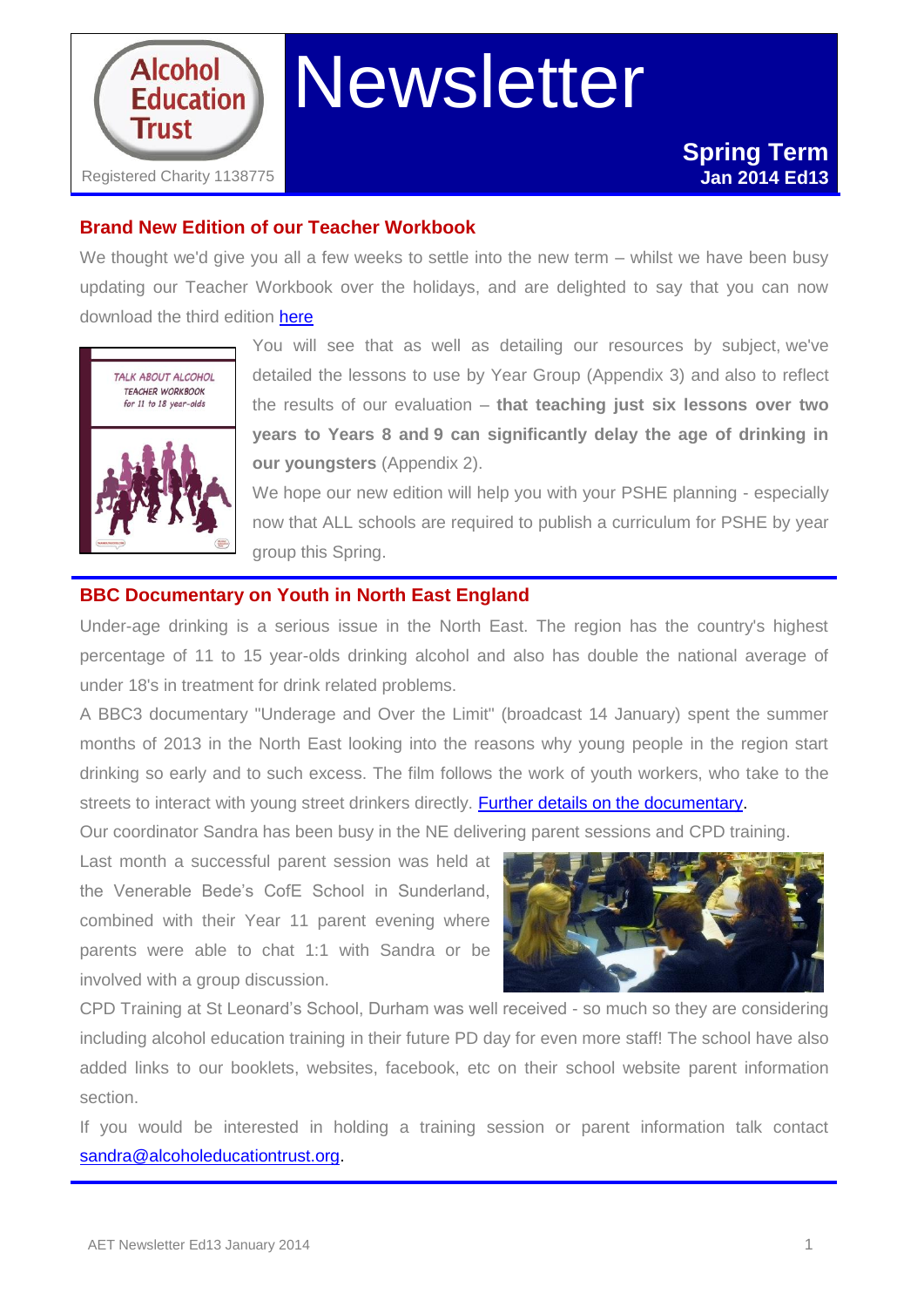#### **NICE to issue new guidance for schools on alcohol education**

The National Institute for Clinical Excellence (NICE) have decided post consultation with stakeholders to update the guidance for schools on alcohol education; this is expected in March 2014.

Current NICE recommendations include the following:

- alcohol education should be an integral part of the school curriculum and should be tailored for different age groups and different learning needs
- a 'whole school' approach should be adopted, covering everything from policy development and the school environment to staff training and parents and pupils should be involved in developing and supporting this
- where appropriate, children and young people who are thought to be drinking harmful amounts should be offered one-to-one advice or should be referred to an external service
- schools should work with a range of local partners to support alcohol education in schools, ensure school interventions are integrated with community activities and to find ways to consult with families about initiatives to reduce alcohol use.

To view the whole review click [here.](http://guidance.nice.org.uk/PH7/ReviewDecision/pdf/English)

# **ChildLine Report Shows Increasing Number of Children Scared by Their Parents Drinking**

In October 1986, the children's helpline ChildLine was launched for British children facing threats, bullying, and anxiety. Since then, it has helped 3.2 million children, and is able to answer more than a million contacts from children and young people a year.

This year has seen an increase in the number of children contacting ChildLine about problems relating to their family situation, with a 122% rise in children contacting ChildLine about their parents' separation or divorce.

As well as this, 3,930 children contacted ChildLine concerned about their parents' drinking, twice as many as in 2011/12. In addition, concerns about online bullying rose by 87% from the previous year, in particular cyber bullying. Counselling about racist bullying rose by 69% with over 1,400 counselling sessions taking place in 2012/13.

Over 35,900 young people phoned, struggling with depression and unhappiness – the top reason why young people contacted ChildLine in 2012/13. The ChildLine website has proved very successful, receiving 2.4 million visits – a 28 per cent increase since 2011/12.

**To help parents learn about responsible drinking, being good role models and to gain the skills and confidence to 'talk to their kids about alcohol' do consider holding an AET Parent Information Session. This can be standalone or combined with information on drugs and internet from another provider. We will offer suggestions on how to talk to your kids, useful information sources and get parents to test their own knowledge! All very relaxed and informal.** 

Contact [jane@alcoholeducationtrust.org](mailto:jane@alcoholeducationtrust.org) for further information.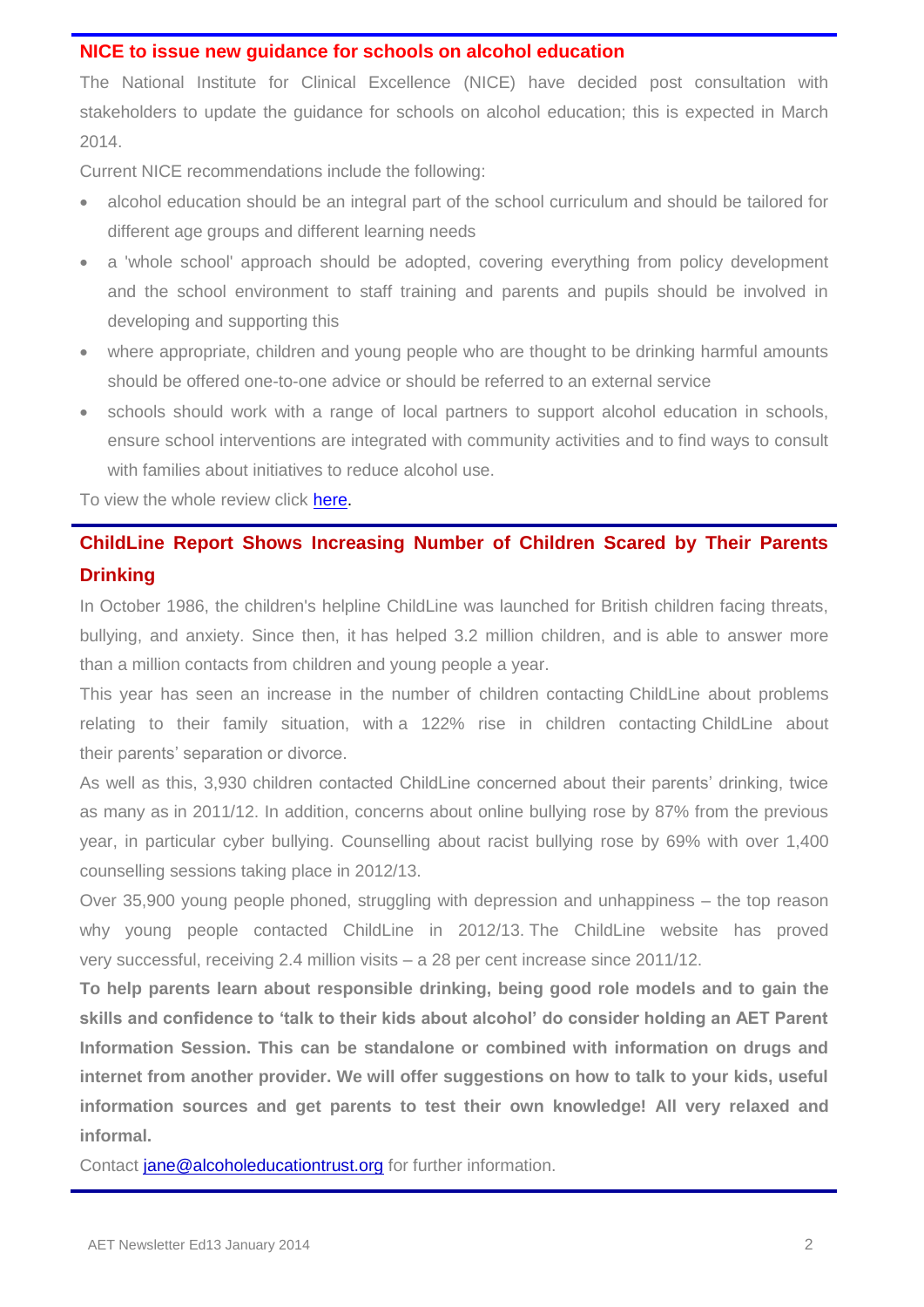## **Fake ID's**

We've been warned about a site offering high quality FAKE ID's called [www.FakeIDKing.com.](http://fakeidking.com/) If students wish to prove their age and do not have a provisional/driving licence (we do not advise using a passport as ID), then the police and trading standards recommend [www.pass](http://www.pass-scheme.org.uk/)[scheme.org.uk.](http://www.pass-scheme.org.uk/) The cards are recognised nationally and the scheme offers discounts and benefits to cardholders as well as proof of age.

## **Match Funding from the Cabinet Office Achieved**

the Big Give org.uk We are very pleased to say that thanks to the Big Give and the helping your donations go further generosity of individuals and companies, that we successfully received our match funding from the Cabinet Office. We were very proud to be one of their few chosen charities and it is an important endorsement of our work.

Do please consider making us one of your choices, as well as your school, when shopping online via [The GivingMachine.co.uk -](http://www.thegivingmachine.co.uk/create_profile_combined.php?ben_id=62290&action=add&outgoing) AET these small amounts do add up and make a difference to our coffers! We work very hard to keep our outreaches free for schools, but do rely on

generosity of donors to enable us to do this.



In January 2014, The Department for Education made it a specific requirement for all schools to publish their school curriculum by subject and by academic year, including PSHE education. [DfE-](http://www.education.gov.uk/schools/toolsandinitiatives/cuttingburdens/b00216133/need-to-know-schools/mandatory)

### [Schools-tools-mandatory](http://www.education.gov.uk/schools/toolsandinitiatives/cuttingburdens/b00216133/need-to-know-schools/mandatory)

OFSTED may also inspect PSHE as a specific subject and they expect a curriculum of work in place (not just drop down days). You can read the new guidance here: Ofsted-PSHE education [survey visits](http://www.alcoholeducationtrust.org/pdfs/ofstedPSHE.pdf)

Much advice on curriculum can be found here: [DfE Drugs: Guidance for Schools.](http://www.alcoholeducationtrust.org/pdfs/DfES2004.pdf) The DfE and ACPO Advice for Schools 2012 covers alcohol policy and how schools should deal with incidents in schools [DfE and ACPO Drug Advice for Schools](http://www.alcoholeducationtrust.org/pdfs/DfeACPOadvice.pdf)

The PSHE Association provides advice on requirements and planning and schemes of work via: [PSHE Association guidance on PSHE Education Curriculum](http://www.pshe-association.org.uk/uploads/media/27/7782.pdf)

A number of amendments related to PSHE education will be debated as the Children and Families Bill reaches the Lords this month. In advance of this debate, the Government set out its position on PSHE education in [a letter to the Members of the House of Lords](http://dmtrk.net/HSS-2521L-3W0E60-WB2BU-1/c.aspx) who are leading the PSHE amendments. The letter from Lord Nash – a public document – highlights the new requirement for every state-funded school to publish their PSHE curriculum online and reiterates the strong links between PSHE and schools' statutory obligation to provide a broad and balanced curriculum which supports pupils' social, moral, spiritual and cultural development and prepares them for the challenges, opportunities and responsibilities of adult life.

The letter also introduced some important new developments, including the announcement that the Department for Education will be supporting an expert panel on PSHE education, chaired by the PSHE Association's Chief Executive, Joe Hayman.

Ma*c*hine"